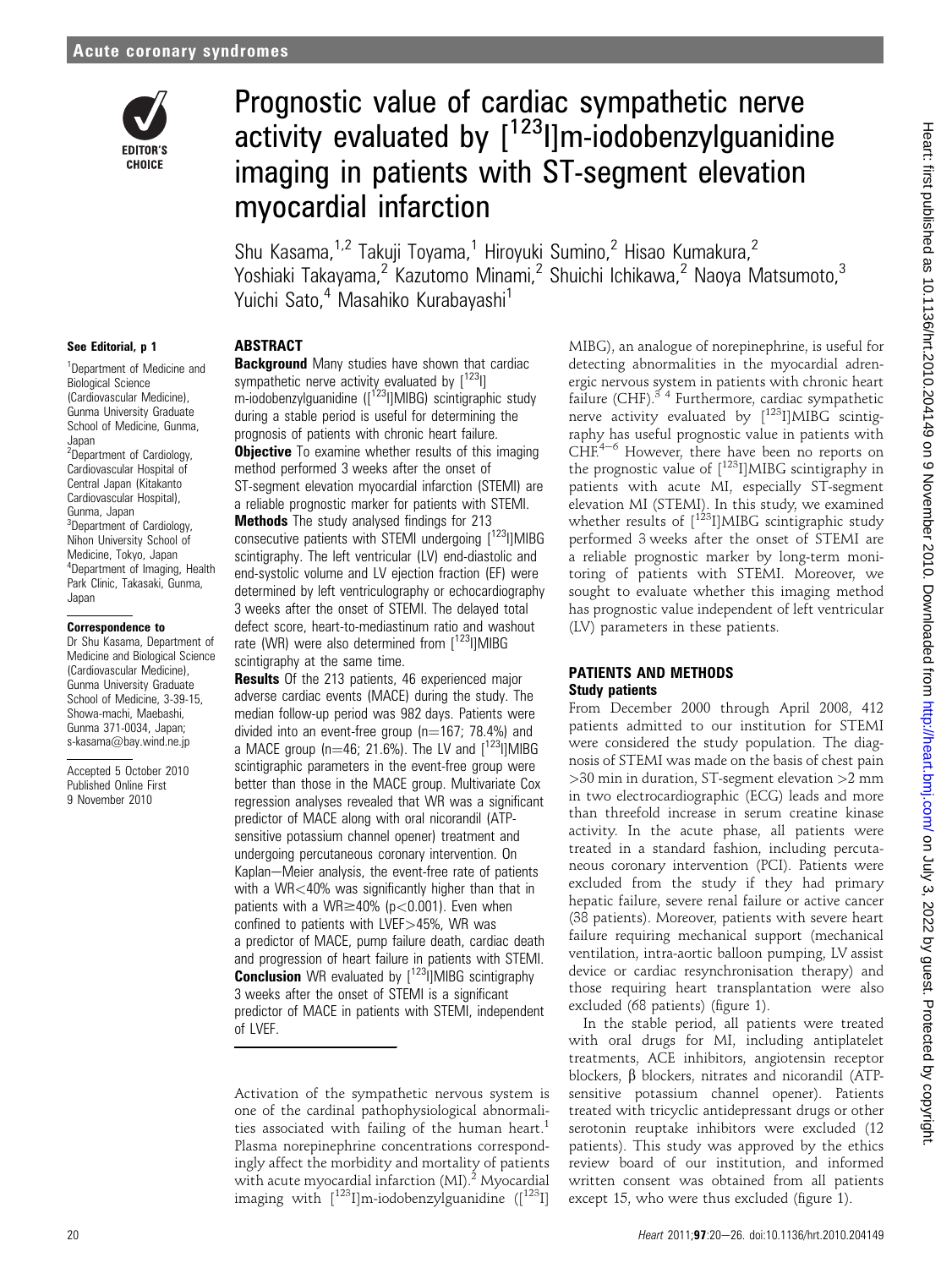

#### **medication was changed after undergoing MIBG.**

#### Study protocol

We performed [<sup>123</sup>I]MIBG scintigraphy 3 weeks after the onset of STEMI; this date was considered day 0 of observation. However, 35 patients were excluded from this study because scintigraphy had not been performed. (Eight of 35 patients had not undergone [<sup>123</sup>I]MIBG scintigraphy owing to cardiac or noncardiac death other than death due to heart failure.) Moreover, contrast left ventriculography or echocardiography was performed at the same time as  $[123]$ MIBG imaging, but 16 patients were excluded because LV measurements had not been obtained. Medical management of the patients was directed by an internist or cardiologist from our institution, and  $\left[1^{23}I\right]MIBG$ scintigraphic parameters were available to them. However, 15 patients were excluded because they were lost to follow-up after undergoing  $[1^{23}$ I]MIBG scintigraphy. In this study, 1 December 2008 was considered the end of follow-up.

Finally, we were able to follow-up 213 patients with highly reliable information on their prognosis obtained from the patients themselves, their families or their affiliated hospitals (figure 1). The 213 study patients comprised 158 men and 55 women with a mean age of  $68.1$  years (range  $44-90$ ).

In this study, major adverse cardiac events (MACE) were cardiac death and hospitalisation because of heart failure. Cardiac deaths were classified as sudden death, pump failure death or death secondary to MI. Death was considered sudden if it was unexpected, based on the patient's clinical status, and if it occurred out of the hospital within 15 min of the onset of unexpected symptoms or during sleep. Death during hospitalisation for worsening of congestive symptoms was considered pump failure death.

# [<sup>123</sup>I]MIBG imaging

The method of [<sup>123</sup>I]MIBG imaging has been described previously.<sup>7</sup> The [123I]MIBG was obtained from a commercial source (FUJIFILM RI Pharma Co Ltd, Tokyo, Japan). Patients were injected intravenously with  $[123]$  MIBG (111 MBq) while in supine position. At 15 min and 4 h after injection, static data were acquired in the anterior view with a single-head gamma camera (Millennium MPR, GE Medical Systems, Waukesha, Wisconsin, USA) equipped with a low-energy, general-purpose, parallel-hole collimator. Static images on a  $128\times128$  matrix were collected for 5 min with a 20% window centred on 159 keV, corresponding to the 123I photopeak. After the static planar images were acquired, single photon emission computed tomographic (SPECT) images were obtained. The camera was rotated over 180° from the 45° right anterior oblique position to the 45° left posterior oblique position in 32 views with an acquisition time of 40 s per view. Scans were acquired in a  $64\times64$  matrix,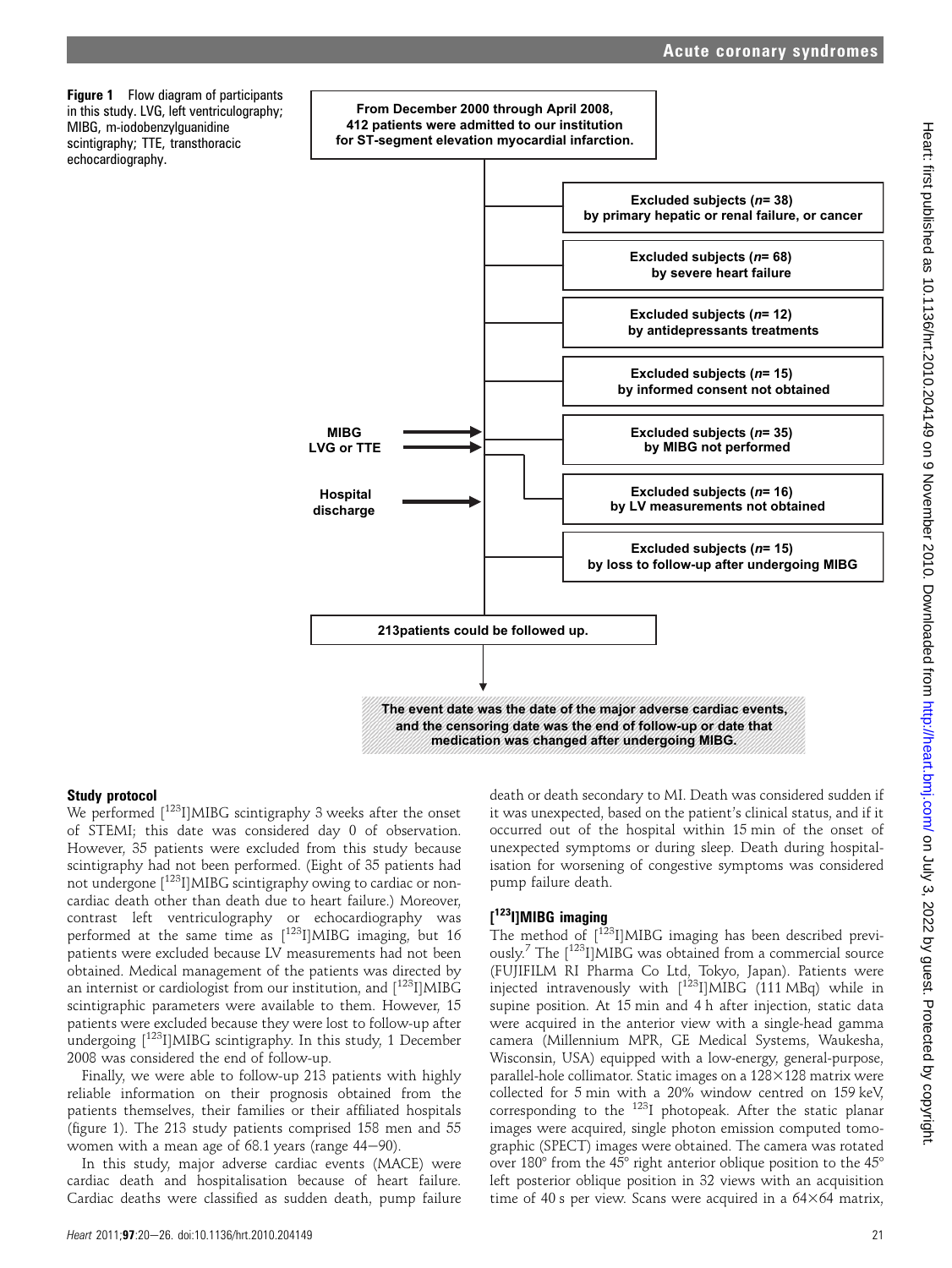and the images were reconstructed by a filtered back-projection method.

# Global analysis of  $[123]$ IMIBG imaging

The heart/mediastinum count (H/M) ratio was determined from anterior planar delayed [123I]MIBG images using the method reported by Merlet et al.<sup>4</sup> The washout rate (WR) was calculated as  $\{([H]-[M])$ early $-([H]-[M])$ delayed}/([H] $-[M])$ early  $\times$  100 (%), where [H] = mean count/pixel in the left ventricle and  $[M] =$  mean count/pixel in the upper mediastinum. In this study, time decay was not corrected for in the calculation of WR.

The delayed myocardial SPECT images of each patient were divided into the 17 segments recommended by the American Heart Association. Regional tracer uptake was assessed semiquantitatively using a five-point scoring system  $(0=$ normal uptake;  $1$ =mildly reduced uptake;  $2$ =moderately reduced uptake;  $3 =$ significantly reduced uptake;  $4 =$ no uptake). Total defect score (TDS) was calculated as the sum of all defect scores.

## Regional analysis of  $[123]$ ]MIBG imaging

To evaluate regional adrenergic dysfunction in patients with STEMI on SPECT images, we calculated a regional defect score (RDS) for each of the 17 segments. Then the infarcted RDS index (RDSI) was calculated as the average RDS of the culprit segments. The non-infarcted RDSI was also calculated as the average RDS of the non-culprit segments.

#### Left ventricular parameters

The LV end-diastolic volume (EDV), LV end-systolic volume (ESV) and LV ejection fraction (LVEF) were determined by contrast left ventriculography or echocardiography 3 weeks after the onset of STEMI (at the same time as  $\left[1^{23}I\right]$ MIBG imaging). In our institution, follow-up catheterisation (coronary angiography and left ventriculography) is routinely performed after 3 weeks in patients with STEMI undergoing PCI. These LV parameters were calculated by the area-length method in blind fashion by an independent observer, as previously reported.<sup>7</sup> For patients not undergoing left ventriculography, echocardiography was performed after 3 weeks. The echocardiographic measurements were calculated using the modified method of Simpson.<sup>8</sup>

In our institution, the correlations of left ventriculographic and echocardiographic LV measurements were high (EDV; r=0.97, ESV; r=0.96, LVEF; r=0.95, all p<0.001, as evaluated by linear regression analysis). We therefore treated these measurements similarly.

# Statistical analysis

Statistical analysis was performed using SPSS 16.0 for Windows (SPSS Inc). Numerical results are expressed as the mean (SD). In all analyses, p<0.05 was considered significant. Patients were divided into an event-free group and a MACE group (table 1). Comparisons of baseline categorical data between the two groups were performed by two-sided  $\chi^2$  tests, while differences between continuous variables were evaluated using the unpaired t test and Mann-Whitney U test.

A Cox proportional hazards regression analysis was performed to identify independent predictors of MACE using variables including clinical characteristics, risk factors, each pharmacotherapeutic agent and undergoing PCI. We evaluated three models for prediction of MACE. In addition to clinical characteristics, risk factors, and treatments, one model included LV parameters as variables (model A), the other included MIBG scintigraphic parameters (model B), while the last model included

|               | <b>Table 1</b> Clinical characteristics of the patients who had and who did |  |  |  |  |
|---------------|-----------------------------------------------------------------------------|--|--|--|--|
| not have MACE |                                                                             |  |  |  |  |

|                                      | <b>Event-free group</b><br>$(n=167)$ | <b>MACE</b> group<br>$(n = 46)$ | p Value |
|--------------------------------------|--------------------------------------|---------------------------------|---------|
| Age (years)                          | 67 (11)                              | 73 (10)                         | < 0.001 |
| Gender (male)                        | 128 (76.6%)                          | 30 (65.2%)                      | 0.168   |
| <b>Anterior MI</b>                   | 83 (49.7%)                           | 28 (60.9%)                      | 0.240   |
| Smoking                              | 99 (59.3%)                           | 26 (56.5%)                      | 0.867   |
| Obesity                              | 50 (29.9%)                           | 9(19.6%)                        | 0.228   |
| History of hypertension              | 119 (71.3%)                          | 35 (76.1%)                      | 0.644   |
| Diabetes mellitus                    | 58 (34.7%)                           | 17 (37.0%)                      | 0.916   |
| History of dyslipidaemia             | 95 (56.9%)                           | 27 (58.7%)                      | 0.959   |
| PCI                                  | 155 (92.8%)                          | 20 (43.5%)                      | < 0.001 |
| Peak CPK (IU/I)                      | 2111 (1309, 3400)                    | 4199 (1354, 6357)               | 0.001   |
| LV parameters                        |                                      |                                 |         |
| EDV (ml)                             | 69.4 (26.1)                          | 122.0 (52.4)                    | < 0.001 |
| ESV (ml)                             | 36.7 (20.5)                          | 79.2 (40.9)                     | < 0.001 |
| LVEF $(%)$                           | 49.4 (11.9)                          | 37.2 (10.4)                     | < 0.001 |
| [ <sup>123</sup> l]MIBG scintigraphy |                                      |                                 |         |
| <b>TDS</b>                           | 24.7(6.2)                            | 36.7 (7.7)                      | < 0.001 |
| H/M ratio                            | 209 (29)                             | 166 (25)                        | < 0.001 |
| WR (%)                               | 32.6(9.2)                            | 50.5(9.0)                       | < 0.001 |
| <b>Infarcted RDSI</b>                | 2.8(0.7)                             | 3.4(0.5)                        | < 0.001 |
| Non-infarcted RDSI                   | 0.7(0.3)                             | 1.4(0.5)                        | < 0.001 |
| Pharmacotherapy                      |                                      |                                 |         |
| <b>ACE</b> inhibitor                 | 55 (32.9%)                           | 16 (34.8%)                      | 0.953   |
| ARB                                  | 81 (48.5%)                           | 22 (47.8%)                      | 0.935   |
| $\beta$ blocker                      | 123 (73.7%)                          | 22 (47.8%)                      | 0.002   |
| MR antagonist                        | 44 (26.3%)                           | 18 (39.1%)                      | 0.132   |
| Nicorandil                           | 94 (56.3%)                           | $6(13.0\%)$                     | < 0.001 |
| <b>Nitrate</b>                       | 42 (25.1%)                           | 16 (34.8%)                      | 0.266   |
| Calcium channel blocker              | 40 (24.0%)                           | 13 (28.3%)                      | 0.685   |

Values are mean (SD), median (25%, 75% quartiles), or number (%).

ACE, angiotensin-converting enzyme; ARB, angiotensin receptor blocker; CPK, creatine kinase; EDV, end-diastolic volume; ESV, end-systolic volume; H/M, heart/mediastinum count; LVEF, left ventricular ejection fraction; MACE, major adverse cardiac events; MI, myocardial infarction; MIBG, m-iodobenzylguanidine; MR, mineralocorticoid receptor; PCI, percutaneous coronary intervention; RDSI, regional defect score index; TDS, total defect score; WR, washout rate.

LV and MIBG scintigraphic parameters (model C) (table 2). The forward stepwise method was used for the multivariate analyses, with entry and removal p values set at 0.05. Moreover, we compared the effectiveness of three models according to the value

Table 2 Multivariate predictors of major adverse cardiac events

|                       | ΗR    | 95% CI                                                                             | <b>p</b> Value |
|-----------------------|-------|------------------------------------------------------------------------------------|----------------|
| Multivariate analysis |       |                                                                                    |                |
|                       |       | Model A (Clinical characteristics, treatments and LV parameters) AIC=453.006       |                |
| Age                   | 1.020 | 0.990 to 1.052                                                                     | 0.187          |
| PCI                   | 0.386 | 0.193 to 0.772                                                                     | 0.007          |
| Nicorandil            | 0.243 | 0.098 to 0.597                                                                     | 0.002          |
| LVEF*                 | 0.609 | 0.451 to 0.824                                                                     | 0.001          |
|                       |       | Model B (Clinical characteristics, treatments and MIBG parameters) AIC=426.402     |                |
| Age                   | 1.004 | 0.973 to 1.037                                                                     | 0.298          |
| PCI                   | 0.430 | 0.229 to 0.807                                                                     | 0.009          |
| Nicorandil            | 0.325 | 0.129 to 0.816                                                                     | 0.017          |
| WR <sup>*</sup>       | 4.091 | 2.756 to 6.074                                                                     | < 0.001        |
|                       |       | Model C (Clinical characteristics, treatments, LV and MIBG parameters) AIC=455.004 |                |
| Age                   | 1.005 | 0.972 to 1.037                                                                     | 0.315          |
| PCI                   | 0.428 | 0.228 to 0.806                                                                     | 0.010          |
| Nicorandil            | 0.319 | 0.125 to 0.814                                                                     | 0.016          |
| LVEF*                 | 0.961 | 0.707 to 1.535                                                                     | 0.337          |
| WR*                   | 5.339 | 3.152 to 9.041                                                                     | $<$ 0.001      |
|                       |       |                                                                                    |                |

\*Per 1 SD increase.

AIC, Akaike information criterion; LVEF, left ventricular ejection fraction; MIBG, m-iodobenzylguanidine; PCI, percutaneous coronary intervention; WR, washout rate.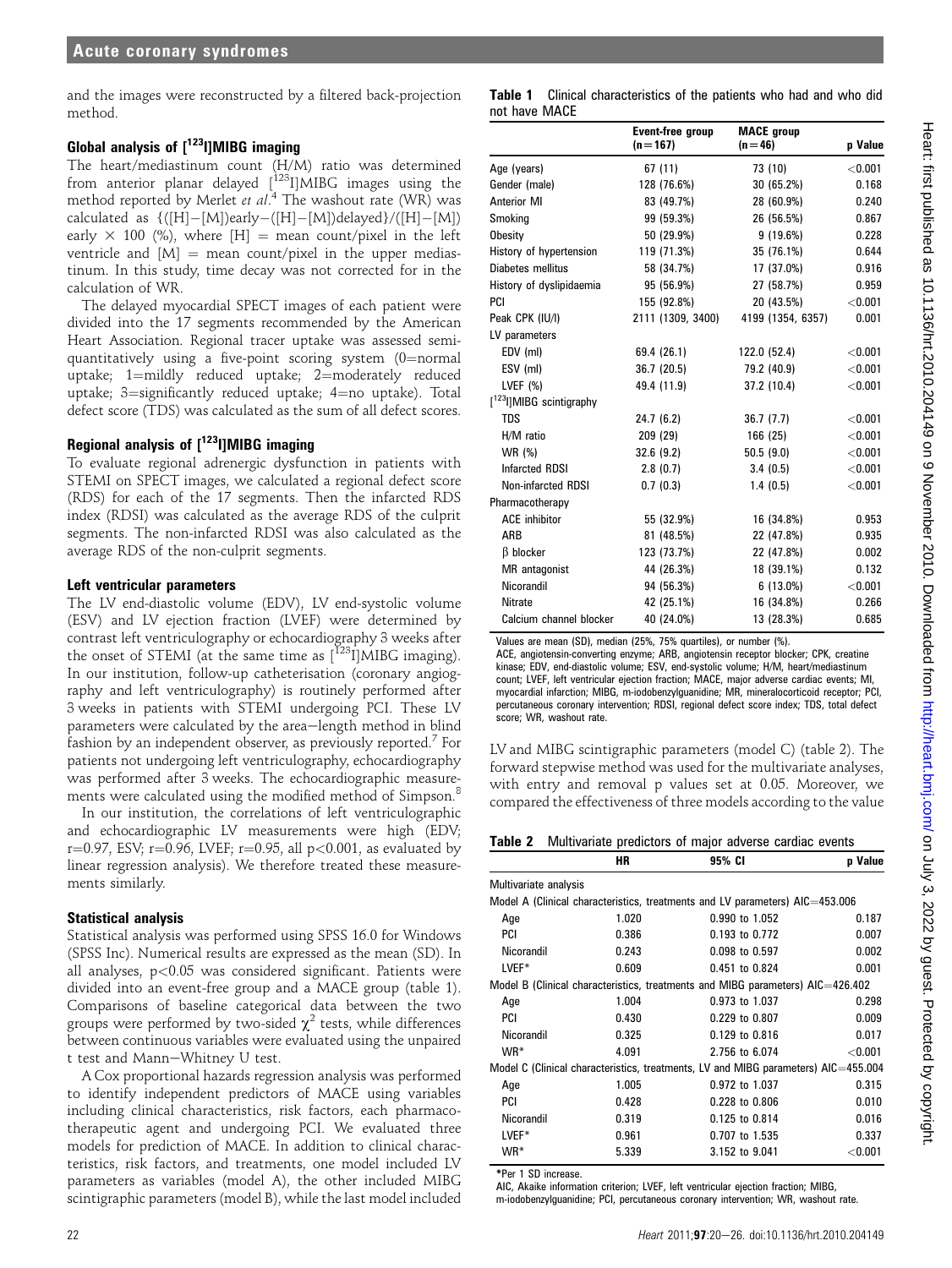of the Akaike information criterion.<sup>9</sup> For patients with both preserved and reduced LVEF, pump failure death, cardiac death and progression of heart failure (ie, hospitalisation because of heart failure) were the other end points, and evaluation was performed using univariate and adjusted Cox proportional hazards model analyses (table 3). The event date was the date of MACE, and the censoring date was that of the end of follow-up or change in drug after undergoing  $\lceil^{123} \rceil$ MIBG scintigraphy.

The cut-off values of  $1^{123}$ I]MIBG scintigraphic or LV parameters for predicting MACE-free survival were identified by receiver operating characteristic (ROC) analysis. Kaplan-Meier survival curves were used for survival comparisons between patient groups stratified according to these cut-off points, and compared by the log-rank test.

#### RESULTS

#### Follow-up periods and prognosis of patients

The median follow-up period was 982 days  $(14-2856 \text{ days})$  for all study patients, and MACE occurred in 46 of the 213 patients (21.6%). MACE in this study occurred a median of 462 days  $(31-2246$  days) after  $[$ <sup>123</sup>I]MIBG scintigraphy. Sudden death accounted for five cases (11%), pump failure death accounted for 13 cases (28%) and the remaining 28 cases were due to hospitalisation because of heart failure (61%). No patients died secondary to MI. Patients were divided into an event-free group  $(n=167)$  and a MACE group  $(n=46)$  (table 1).

#### Comparison of clinical characteristics, left ventricular and  $[1^{23}1]$ MIBG scintigraphic parameters, and pharmacotherapy between the event-free and MACE groups

The clinical characteristics and LV and scintigraphic parameters of the study patients are shown in table 1. Gender, incidence of anterior MI, smoking, obesity, history of hypertension, diabetes mellitus and dyslipidaemia were similar in the two groups. Age in the event-free group was significantly lower than that in the MACE group. The rate of undergoing PCI was significantly higher and peak serum creatine kinase concentration significantly lower in the event-free group than in the MACE group. With respect to pharmacotherapy, the rates of use of  $\beta$  blockers and nicorandil in the event-free group were significantly higher than those in the MACE group.

Of left ventricular parameters, EDVand ESV were significantly lower in the event-free group than in the MACE group. Furthermore, LVEF was significantly higher in the event-free group than in the MACE group. Of  $[1^{23}I]$ MIBG scintigraphic parameters, TDS and WR were significantly lower in the eventfree group than in the MACE group. The H/M ratio was significantly higher in the event-free group than in the MACE group.

The infarcted RDSI and non-infarcted RDSI were significantly lower in the event-free group than in the MACE group.

#### Multivariate predictors of major adverse cardiac events

Table 2 shows the results of multivariate Cox proportional hazards model analyses of MACE. In the multivariate analysis with model A (including clinical characteristics, risk factors and treatments, and LV parameters as variables), LVEF was a significant predictor of MACE, along with nicorandil treatment and undergoing PCI. In model B (including MIBG scintigraphic parameters as variables), WR was a significant predictor of MACE, along with nicorandil treatment and undergoing PCI. Finally, in model C (including LV and MIBG scintigraphic parameters as variables), WR was the best predictor of MACE, along with nicorandil treatment and undergoing PCI. Model B was better than model A and model C as determined by Akaike information criterion value.

#### Kaplan-Meier survival analysis

As representative parameters determined by multivariate analysis, we evaluated cut-off values of WR and LVEF for prediction of MACE-free and prepared ROC curves (area under the curve 0.909 and 0.778, respectively). The best cut-off values of WR and LVEF with the highest sensitivity and specificity were 40% and 45%, respectively. Figure 2 shows that the MACE-free survival rates were significantly higher in patients with a WR<40% than in those with a WR $\geq$ 40% (p<0.001) and in patients with a LVEF>45% than in those with a LVEF $\leq$ 45% (p=0.001). Figure 3 also shows that MACE-free survival rates were significantly higher in patients undergoing PCI than in those not undergoing it  $(p<0.001)$  and in patients with oral nicorandil treatment than in those without it  $(p<0.001)$ .

#### Washout rate for the prediction of MACE, pump failure death, cardiac death and progression of heart failure in patients with preserved and reduced LVEF

Table 3 shows WR for the prediction of MACE, pump failure death, cardiac death and progression of heart failure in patients with LVEF $>45\%$  and  $\leq 45\%$  evaluated by univariate and adjusted Cox proportional hazards model analyses. In patients with LVEF $\leq$ 45%, WR was a predictor of these cardiac events. Even when confined to patients with LVEF>45%, WR was also a significant predictor of MACE, pump failure death, cardiac death and progression of heart failure.

#### **DISCUSSION**

During the follow-up period, 46 patients experienced MACE among our patients with STEMI. WR evaluated by  $[123]$  MIBG

| Washout rate for prediction of MACE, pump failure death, cardiac death and progression of HF<br>Table 3 |                      |                 |                |                          |                 |         |
|---------------------------------------------------------------------------------------------------------|----------------------|-----------------|----------------|--------------------------|-----------------|---------|
| Washout rate*                                                                                           | <b>Unadiusted HR</b> | 95% CI          | <b>p</b> Value | <b>Adiusted HR+</b>      | 95% CI          | p Value |
| LVEF > 45%                                                                                              |                      |                 |                |                          |                 |         |
| MACE                                                                                                    | 8.987                | 3.862 to 20.916 | < 0.001        | 6.152                    | 2.327 to 16.265 | < 0.001 |
| Pump failure death                                                                                      | 2.882                | 2,006 to 4,144  | < 0.001        | 2.653<br>1.768 to 3.991  |                 | 0.018   |
| Cardiac death                                                                                           | 8.425                | 3.002 to 23.641 | < 0.001        | 8.242<br>1.827 to 37.176 |                 | 0.006   |
| Progression of HF                                                                                       | 2.883                | 2,006 to 4,143  | < 0.001        | 3.716                    | 1.768 to 3.991  | 0.014   |
| $LVEF \leq 45%$                                                                                         |                      |                 |                |                          |                 |         |
| MACE                                                                                                    | 3.418                | 2.244 to 5.208  | < 0.001        | 4.699                    | 2.053 to 10.756 | < 0.001 |
| Pump failure death                                                                                      | 3.285                | 1.431 to 7.545  | 0.003          | 2.902<br>1.011 to 8.329  |                 | 0.048   |
| Cardiac death                                                                                           | 2.553                | 1.366 to 4.773  | 0.002          | 2.306                    | 1.044 to 5.089  | 0.039   |
| Progression of HF                                                                                       | 4.785                | 2.640 to 8.675  | < 0.001        | 4.737                    | 2.507 to 8.953  | < 0.001 |

\*Per 1 SD increase;

+Adjusted for age, PCI and oral nicorandil treatment.

HF, heart failure; LVEF, left ventricular ejection fraction; MACE, major adverse cardiac events.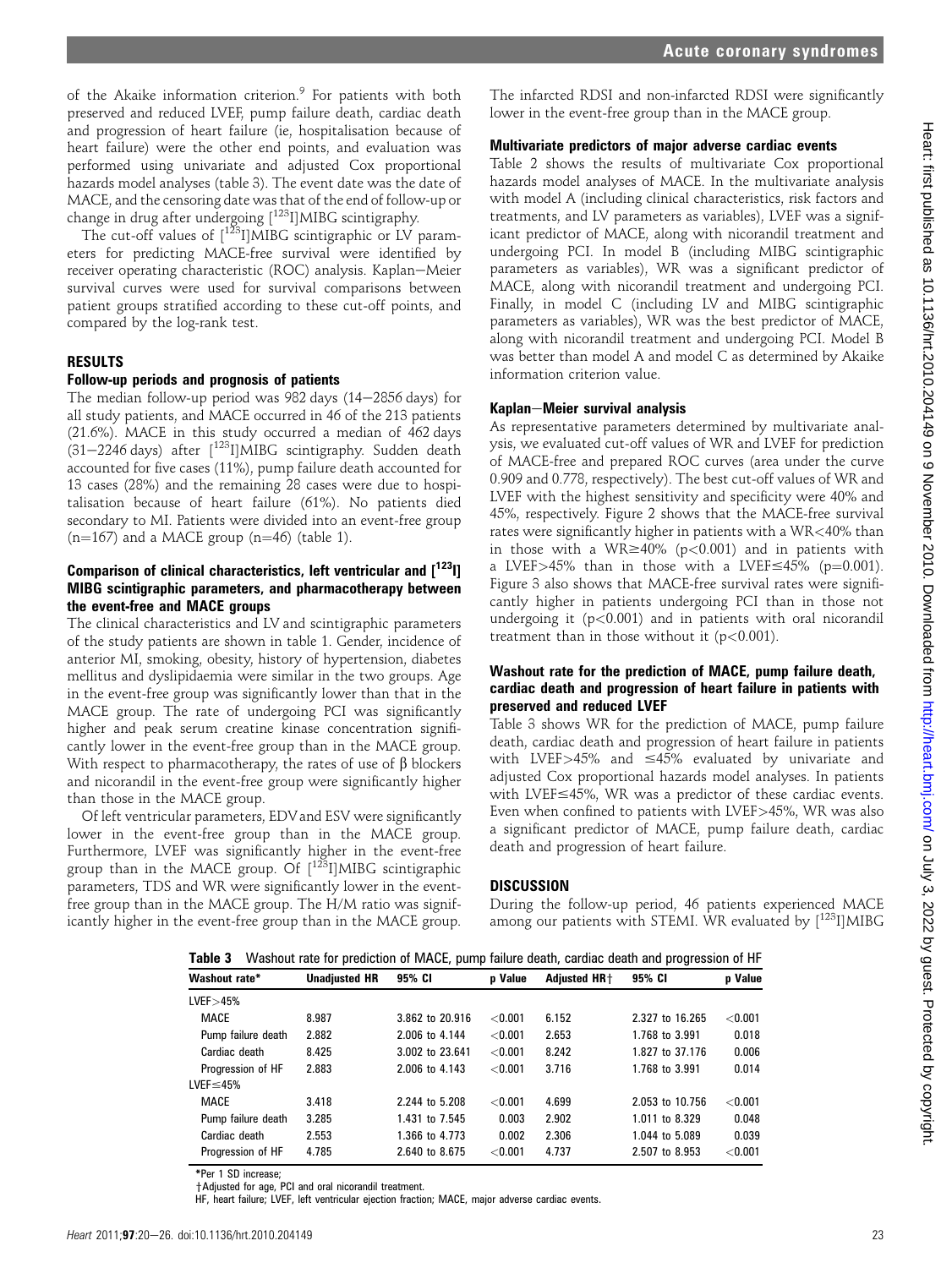Figure 2 Kaplan-Meier survival curves of cumulative MACE-free survival rates in patients with ST-segment elevation myocardial infarction divided into two groups according to WR (left side) and LVEF (right side). Patients with a WR<40% or LVEF>45% had significantly higher MACE-free rates than their counterparts ( $p < 0.001$  and  $p = 0.001$ , respectively). LVEF, left ventricular ejection fraction; MACE, major adverse cardiac events; WR, washout rate.



scintigraphy 3 weeks after the onset of STEMI was significantly lower in the event-free group ( $n=167$ ) than in the MACE group  $(n=46)$ . Cox proportional hazards model analysis showed that WR was the best predictor of MACE. We examined the sensitivity and specificity of various cut-off values of WR for predicting MACE-free survival. We prepared ROC curves, and concluded that the best cut-off value for WR, with the highest sensitivity and specificity, was 40%. MACE-free rate was significantly higher in the patients with WR<40% than in those with a WR $\geq$ 40%. Even when confined to patients with preserved LVEF, WR was a significant predictor of MACE, pump failure death, cardiac death and progression of heart failure.

[<sup>123</sup>I]MIBG is an analogue of the adrenergic-neuronal-blocking agent guanethidine, and is thought to use the same myocardial uptake and release mechanisms as norepinephrine.<sup>10</sup> Since myocardial norepinephrine concentration and [123I]MIBG uptake are correlated in patients with heart failure, $11$  cardiac [<sup>123</sup>I]MIBG imaging may be useful for detecting abnormalities of the myocardial adrenergic nervous system in the failing human heart. $3/4$  Cardiac sympathetic nerve activity as evaluated by [ 123I]MIBG scintigraphy also has useful prognostic value in patients with CHF.<sup>4-6</sup> The multicentre trial by Jacobson et  $al^5$ reported that delayed H/M ratio was a predictor of cardiac events in 237 patients with CHF with reduced cardiac function. Moreover, Tamaki et  $al^6$  concluded that WR was a powerful predictor of cardiac sudden death in 106 patients with CHF.

However, to our knowledge, there have been no reports on the prognostic value of  $[123]$  MIBG scintigraphy in patients with STEMI. Our findings demonstrate that WR evaluated by  $[123]$ ] MIBG scintigraphy 3 weeks after the onset of STEMI is most useful for predicting event-free survival.

In this study, we performed  $\int_0^{123}$ I]MIBG scintigraphy at 3 weeks after STEMI onset. The timing of performance of this imaging modality is very important, since the changes in pattern of uptake on [<sup>123</sup>I]MIBG scintigraphy after MI are dynamic.<sup>12</sup> The reduction of cardiac [<sup>123</sup>I]MIBG accumulation at 24 h after onset of MI was relatively mild, and gradually grew more pronounced until 2 weeks after MI. Uptake subsequently tended to recover.12 These findings suggest that testing at 3 weeks after the onset of STEMI is best, since findings of  $\int_{0}^{123}$ I]MIBG scintigraphy are quite stable during this phase, as shown in our previous study.<sup>7</sup>

Plasma norepinephrine concentrations are increased in the failing human heart, and affect the morbidity and mortality of patients with acute MI.<sup>2</sup> However, in daily clinical management, we often experience wide differences between plasma norepinephrine concentration and [<sup>123</sup>I]MIBG uptake in patients with various heart diseases.<sup>13 14</sup> For this reason, plasma norepinephrine concentration has been reported to be influenced by the metabolites of norepinephrine in cardiac myocytes, $15$  whereas [<sup>123</sup>I]MIBG uptake is known not to be influenced by them.<sup>10</sup> [<sup>123</sup>I]MIBG imaging may thus reflect the status of cardiac

Figure 3 Kaplan-Meier survival curves of cumulative MACE-free survival rates in patients with ST-segment elevation myocardial infarction divided into two groups according to performance of PCI (left side) and oral nicorandil treatment (right side). Patients undergoing PCI or with oral nicorandil treatment had significantly higher MACE-free rates than without these treatments (all p<0.001). MACE, major adverse cardiac events; PCI, percutaneous coronary intervention.



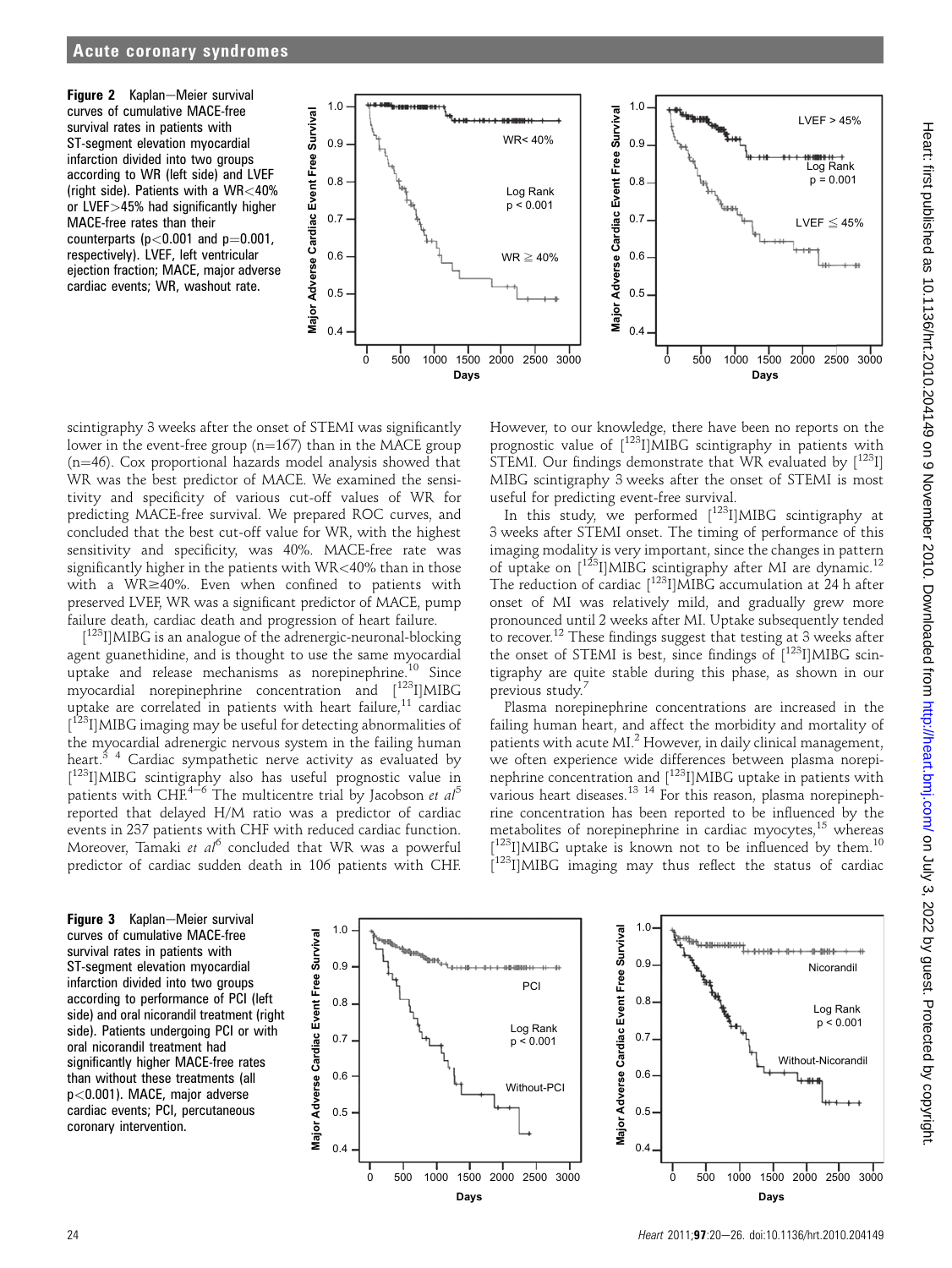sympathetic nerve activity more accurately than plasma norepinephrine concentration. We therefore speculate that a  $\left[\right]^{123}$ I]MIBG scintigraphic study may be more useful as a prognostic marker in patients with STEMI than plasma norepinephrine concentration, although we did not measure the latter parameter.

It is known that large infarct size promotes progression of heart failure and increases cardiac events in patients with MI.<sup>16</sup> Although we did not perform perfusion scintigraphy, regional denervation area evaluated by [123I]MIBG SPECT imaging is known to correlate with infarct or scar size after  $MI^{17}$  Moreover, Kramer et al<sup>18</sup> reported that increased sympathetic denervation in adjacent non-infarcted regions leads to LV remodelling after acute MI. In this study, both infarcted and non-infarcted RDSI in the MACE group were significantly higher than those in the event-free group. However, these parameters were not identified on multivariate Cox proportional hazards regression analysis. We therefore speculate that WR evaluated by  $[123]$ ] MIBG scintigraphy may be more useful than infarct or scar size for predicting cardiac events in patients with STEMI.

In general, decreased cardiac function has been shown to be an independent predictor of cardiac events in patients with MI.<sup>19</sup> In this study, multivariate analysis performed using the previously reported conventional model including LV parameters (model A) identified LVEF as a predictor of MACE, and another model including [<sup>123</sup>]]MIBG scintigraphic parameters (model B) identified WR as a predictor. Another multivariate analysis using our new original model including both parameters (model C) identified WR, but not LVEF, as a predictor of MACE. Therefore, in this study, WR may have been a better predictor of event-free survival than LVEF in patients with STEMI. Furthermore, our findings demonstrate for the first time that WR could be a predictor of MACE, pump failure death, cardiac death and progression of heart failure in patients with LVEF>45%. Because there have been few established methods for the prediction of cardiac events in patients with STEMI and preserved systolic function, our findings suggesting the potential usefulness of [<sup>123</sup>I]MIBG scintigraphy even in this population have significant clinical implications. However, which factor is the best predictor of cardiac events in patients with STEMI needs to be determined in larger numbers of patients.

Nicorandil, a drug with both nitrate-like and ATP-sensitive potassium channel-activating properties, has been reported to have cardioprotective effects in ischaemic myocardium.<sup>20</sup> <sup>21</sup> The Impact Of Nicorandil in Angina (IONA) study, a completed randomised placebo control trial, clearly demonstrated significant reductions in major coronary events following oral nicorandil administration to patients with stable angina.<sup>22</sup> Several potential mechanisms have been proposed for nicorandil's cardioprotective effects: (a) reduction of pre- and afterload<sup>23</sup>; (b) improvement of myocardial perfusion $^{24}$ ; (c) pharmacological preconditioning<sup>25</sup>; (d) prevention of Ca<sup>2+</sup> overload by opening of ATP-sensitive potassium channels<sup>26</sup> and  $(e)$  free radical scavenging and neutrophil-modulating effects.<sup>27</sup> We previously reported that adding nicorandil to standard treatment improves cardiac sympathetic nerve activity and prevents LV remodelling in patient with acute MI<sup>28</sup> or ischaemic cardiomyopathy with reduced LVEF.<sup>29</sup> However, in those studies,<sup>28 29</sup> we could not evaluate the prognostic value of long-term administration of nicorandil. In this study, oral nicorandil treatment ameliorated MACE, as determined by multivariate analysis. Thus, based on findings of a previous study<sup>22</sup> and our own results, we speculate that oral nicorandil treatment reduces morbidity and mortality in patients with stable angina and also in those with MI.

### **CONCLUSION**

The WR obtained by [123I]MIBG scintigraphy 3 weeks after the onset of STEMI was significantly lower in the event-free group than in the MACE group. Multivariate Cox proportional hazards model analysis showed that WR was a significant predictor of MACE and had incremental value over LVEF. Furthermore, the event-free rate in patients with low WR was significantly higher than that in patients with high WR. These findings indicate that [<sup>123</sup>I]MIBG scintigraphy results can be used as independent predictors of MACE in patients with STEMI.

Acknowledgements The authors thank Kenji Ushida for expert advice on statistics.

Competing interests None.

**Patient consent Obtained.** 

Ethics approval This study was conducted with the approval of the https://upload. umin.ac.jp/cgi-open-bin/ctr/ctr.cgi?function=brows&action=brows&recptno= R000001675&type=summary&language=E

**Provenance and peer review** Not commissioned; externally peer reviewed.

#### **REFERENCES**

- Thomas JA, Marks BH. Plasma norepinephrine in congestive heart failure. Am J Cardiol 1978;41:233-43.
- Karlsberg RP, Cryer PE, Roberts R. Serial plasma catecholamine response early in the course of clinical acute myocardial infarction: relationship to infarct extent and mortality. Am Heart J 1981;102:24-9.
- 3. Henderson EB, Kahn JK, Corbett JR, et al. Abnormal I-123 metaiodobenzylguanidine myocardial washout and distribution may reflect myocardial adrenergic derangement in patients with congestive cardiomyopathy. Circulation 1988:78:1192-9.
- Merlet P, Valette H, Dubois-Rande JL, et al. Prognostic value of cardiac metaiodobenzylguanidine imaging in patients with heart failure. J Nucl Med  $1992:33:471 - 7$
- Jacobson AF, Senior R, Cerqueira MD, et al. Myocardial iodine-123 meta-iodobenzylguanidine imaging and cardiac events in heart failure. Results of the prospective ADMIRE-HF (AdreView Myocardial Imaging for Risk Evaluation in Heart Failure) study. J Am Coll Cardiol 2010;55:2212-21.
- Tamaki S, Yamada T, Okuyama Y, et al. Cardiac iodine-123 metaiodobenzylguanidine imaging predicts sudden cardiac death independently of left ventricular ejection fraction in patients with chronic heart failure and left ventricular systolic dysfunction: results from a comparative study with signal-averaged electrocardiogram, heart rate variability, and  $\overline{QT}$  dispersion.  $J$  Am Coll Cardiol 2009;53:426-35.
- 7. Kasama S, Toyama T, Kumakura H, et al. Effects of intravenous atrial natriuretic peptide on cardiac sympathetic nerve activity and left ventricular remodeling in patients with first anterior acute myocardial infarction. J Am Coll Cardiol  $2007.49.667 - 74.$
- 8. Schiller NB, Shah PM, Crawford M, et al. Recommendations for quantitation of the left ventricle by two-dimensional echocardiography. American Society of Echocardiography Committee on Standards, Subcommittee on Quantitation of Two-Dimensional Echocardiograms. J Am Soc Echocardiogr 1989;2:358-67.
- 9. Harrell FE Jr, Lee KL, Mark DB. Multivariable prognostic models: issues in developing models, evaluating assumptions and adequacy, and measuring and reducing errors. Stat Med 1996;15:361-87.
- 10. Wieland DM, Wu J, Brown LE, et al. Radiolabeled adrenergic neuron-blocking agents: adrenomedullary imaging with [131I]iodobenzylguanidine. J Nucl Med 1980;21:349-53.
- Schofer J, Spielmann R, Schuchert A, et al. Iodine-123 meta-iodobenzylguanidine scintigraphy: a noninvasive method to demonstrate myocardial adrenergic nervous system disintegrity in patients with idiopathic dilated cardiomyopathy. J Am Coll Cardiol 1988;12:1252-8.
- 12. Kato B, Nozawa T, Igarashi N, et al. Discrepant recovery course of sympathetic neuronal function and beta-adrenoceptors in rat hearts after reperfusion following transient ischemia. J Nucl Med  $2004;45:1074-80$ .
- 13. **Sakata K**, Shirotani M, Yoshida H, et al. Effects of amlodipine and cilnidipine on cardiac sympathetic nervous system and neurohormonal status in essential hypertension. Hypertension 1999;33:1447-52.
- Tsutamoto T, Tanaka T, Sakai H, et al. Beneficial effect of perindopril on cardiac sympathetic nerve activity and brain natriuretic peptide in patients with chronic heart failure: comparison with enalapril. Circ  $J$  2008; **72**:740-6.
- 15. **Eisenhofer G,** Friberg P, Rundqvist B, et al. Cardiac sympathetic nerve function in congestive heart failure. Circulation 1996;93:1667-76.
- Cohn JN, Ferrari R, Sharpe N. Cardiac remodeling-concepts and clinical implications: a consensus paper from an international forum on cardiac remodeling. Behalf of an International Forum on Cardiac Remodeling. J Am Coll Cardiol  $2000:35:569 - 82$